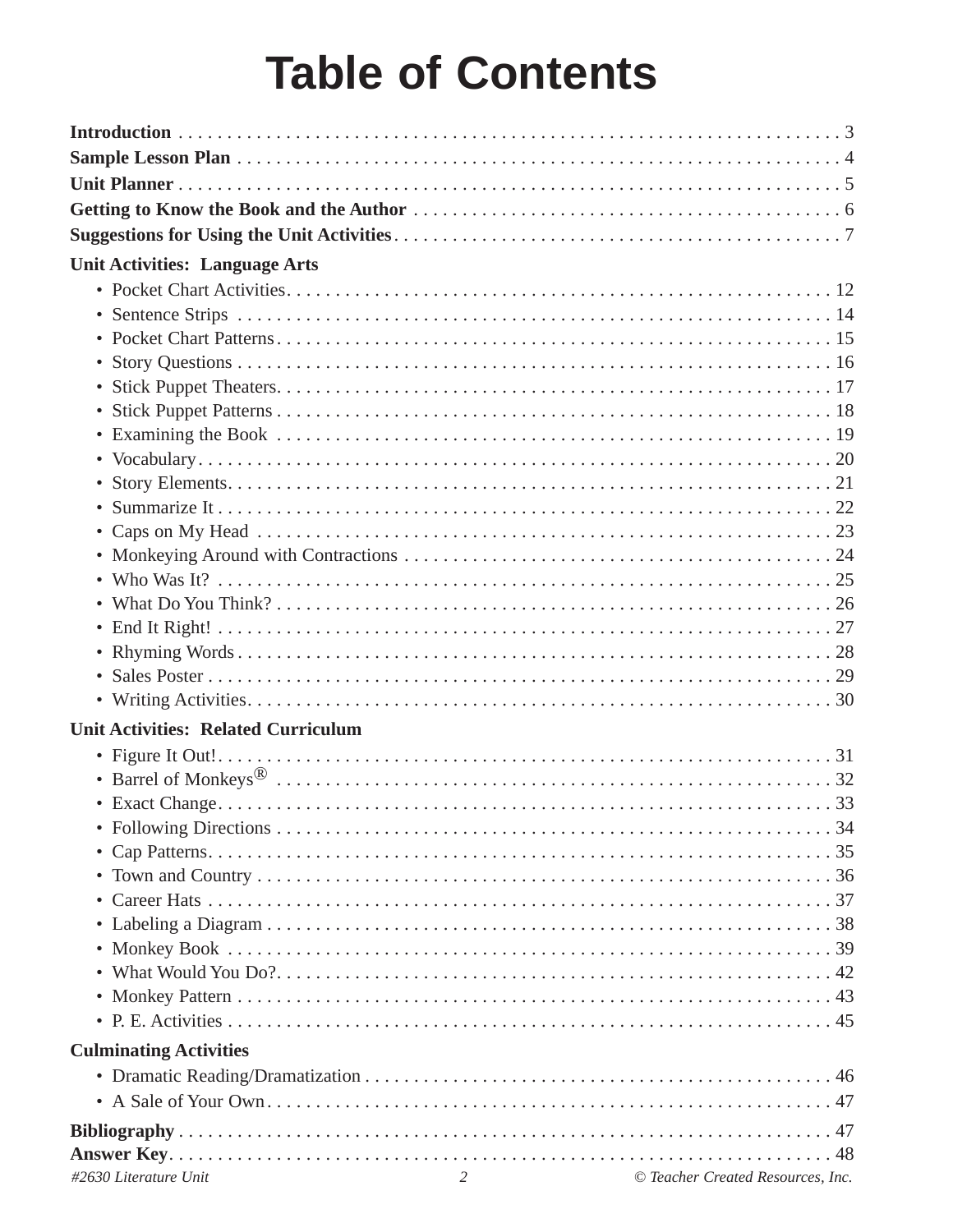## **Story Elements**

**Directions:** Using a story map is an excellent way of looking at the structure of a story. A story map is simply a visual representation of the elements that make up a story: title, setting, characters, problem, and solution. Use the story map below to take a closer look at the elements that make up the story, *Caps for Sale*.